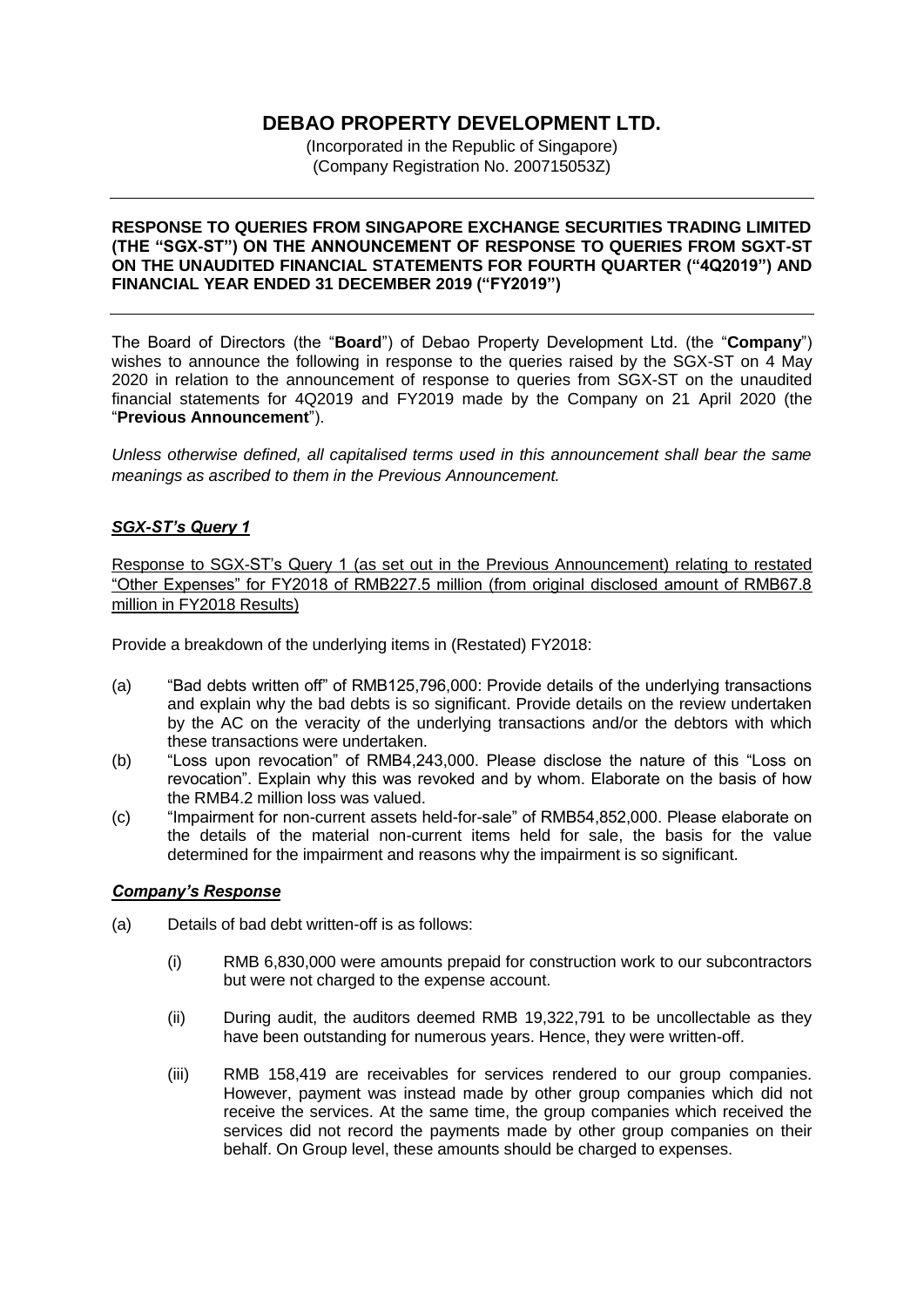- (iv) RMB 10,940,325 was paid to a service provider but as the auditors could not obtain their confirmation, the amount was written-off.
- (v) RMB 88,543,901 are amounts paid for services and materials which should be charged to the profit and loss account upon completion of the relevant works.

Our Group has taken active steps to collect outstanding debts. Our Accounts Department and relevant Project Managers frequently follow up on the payments. Long outstanding debts would be escalated to CEO's attention and he will proceed to discuss and negotiate a payment schedule with the debtors directly. If necessary, legal proceedings will be taken to pursue the claims.

Management of the Company is required to update the Board quarterly on the ageing report of trade and other receivables. Significant long-outstanding debtors are to be reported to the Board and the plans undertaken to recover them.

Audit Committee ("AC") undertakes a rigorous review of the trade and other receivables quarterly, by monitoring the rate of collection from debtors who in particular have large accounts receivables outstanding for some time, and whether they have been making part payments periodically. Management is required to update the AC on the actions taken by the Group on specific debtors, including whether visits have been made to these debtors to chase on a debt or to ascertain whether they are still carrying on business. Management is also reminded by the AC to step up collection efforts and be vigilant if any of its larger debtors may be facing financial difficulties.

- (b) Our Group joint ventured with GD Development Sdn Bhd. for the development of Green Beverly Hills in Malaysia. Our share of profits from this project was paid by way of units in Green Beverly Hills, based on market price. Our Group managed to sell these properties save for 5 which we then sold to GD Development Sdn Bhd for a price of MYR 7,897,800 which was RMB 4.2 million (in aggregate) lower than the price used in calculating our share of profits. This is because the market price had dropped.
- (c) There are no non-current items held for sale. All assets of the subject are transferred to "Disposal group assets classified as held-for-sale" and offset against the loss on disposal and the proportion of assets disposed. The liabilities are transferred to "Liability directly associated with disposal group assets classified as held-for-sale". "Disposal group assets classified as held-for-sale" contains cash and bank balances, trade and other receivables, development properties and PPE. "Liability directly associated with disposal group assets classified as held-for-sale" contains trade and other payables".

# *SGX-ST's Query 2*

Response to SGX-ST's Query 2 (as set out in the Previous Announcement) on the substantial interest expense of RMB111.576 million incurred in 4Q2019

The Company provided the breakdown of the substantial Q42019 interest expenses of RMB111.576 million incurred in the 3 month period. Please provide further information on the following:

(a) China Huarong International Holdings Limited ("China Huarong") – interest expenses of RMB30 million plus underprovided interest for 9M2019 of RMB37.7 million

Please disclose:

(i) Details of China Huarong, its principal activities and its paid up capital;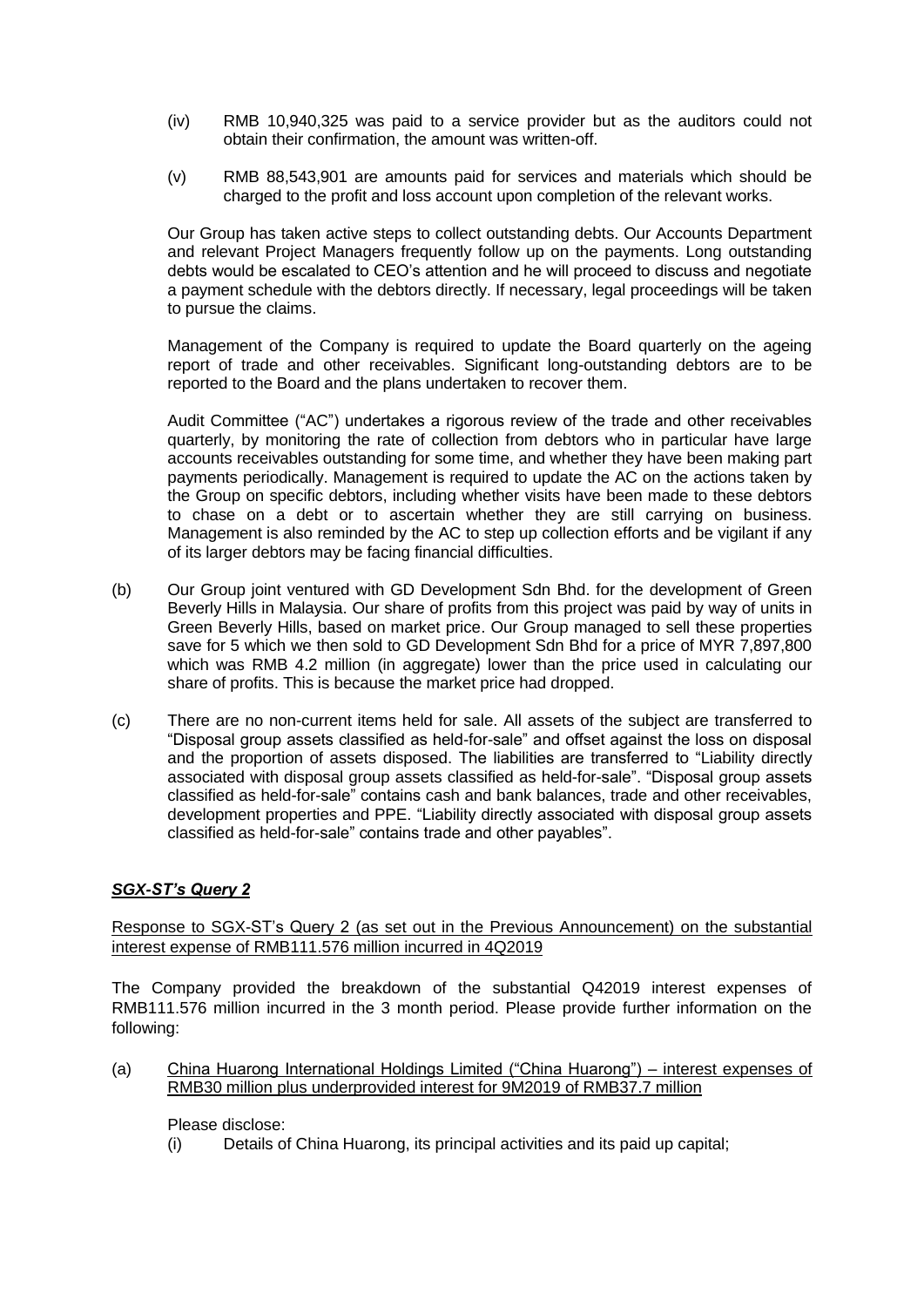- (ii) Whether China Huarong is permitted to undertake money lending in the PRC. Please provide details of China Huarong's money lending license. To provide the restrictions or approvals under the license for China Huarong to extend such a significant amount of loan to the Company;
- (iii) The shareholders and the ultimate beneficial shareholders, legal representative and directors of China Huarong and details of relationship with the entities in the Debao Group, Debao's substantial shareholders, directors and key management;
- (iv) Reason why the Company has to borrow such a significant amount from China Huarong, quantify the amount of loan, date of the loan and the use of proceeds. To disclose whether the Board had approved the loan;
- (v) Details of the amount of loan, the material terms of the loan, the maturity date, interest on the loan and terms of repayment;
- (vi) Explain how the Company underprovided interest for 9M2019 of RMB37.7 million. Please elaborate how the RMB37.7 million was derived; and
- (vii) AC to explain whether and how the accounting system is effective and adequate, taking into account the significant discrepancy of under-recording the significant interest expenses of RMB37.7 million for 9M2019.

#### *Company's Response*

- (i) China Huarong is primarily engaged in investment and project financing. It is a listed company on the Hong Kong Stock Exchange (Stockcode: 2799.HK). Its paid-up share capital is RMB 39,070.2 million.
- (ii) China Huarong has financial services certificate No. J0001H111000001 issued by the China Banking and Insurance Regulatory Commission (the "CBIRC"), and business license No. 911100007109255774 issued by the State Administration of Industry and Commerce of the PRC.

The loan is from a Hong Kong company for use by our Malaysia subsidiary. The abovementioned financial services license does not apply to our loan.

- (iii) To the best of our knowledge, the beneficial shareholders, legal representatives or directors of China Huarong have no relationship with the entities in Debao Group, Debao's substantial shareholders, directors and key management.
- (iv) The loan was taken up for the development of our Imbi Project. The loan was approved by the board of directors of Debao Property Development (HK) Ltd, which is the borrower.
- (v) In order to protect our commercial secrets and to protect the commercial interest of China Huarong and since details of the loan were not disclosed on the Hong Kong Stock Exchange, we will not be disclosing the requested information. If required, we will provide details to the SGX-ST in private.
- (vi) It was an oversight of the new finance staff as a result of change in personnel during that period. The oversight was discovered during the annual review process. The amount is derived by [(RMB 1,046,505,000 x 11%) / 365] x 120 days .
- (vii) The Board and the AC are of the opinion that the current accounting system is effective and adequate as this is a once-off oversight due to a change in personnel. The oversight was discovered and the under-recording was rectified. The Company has established and maintained internal control policies which are regularly reviewed by management, the Board and the AC.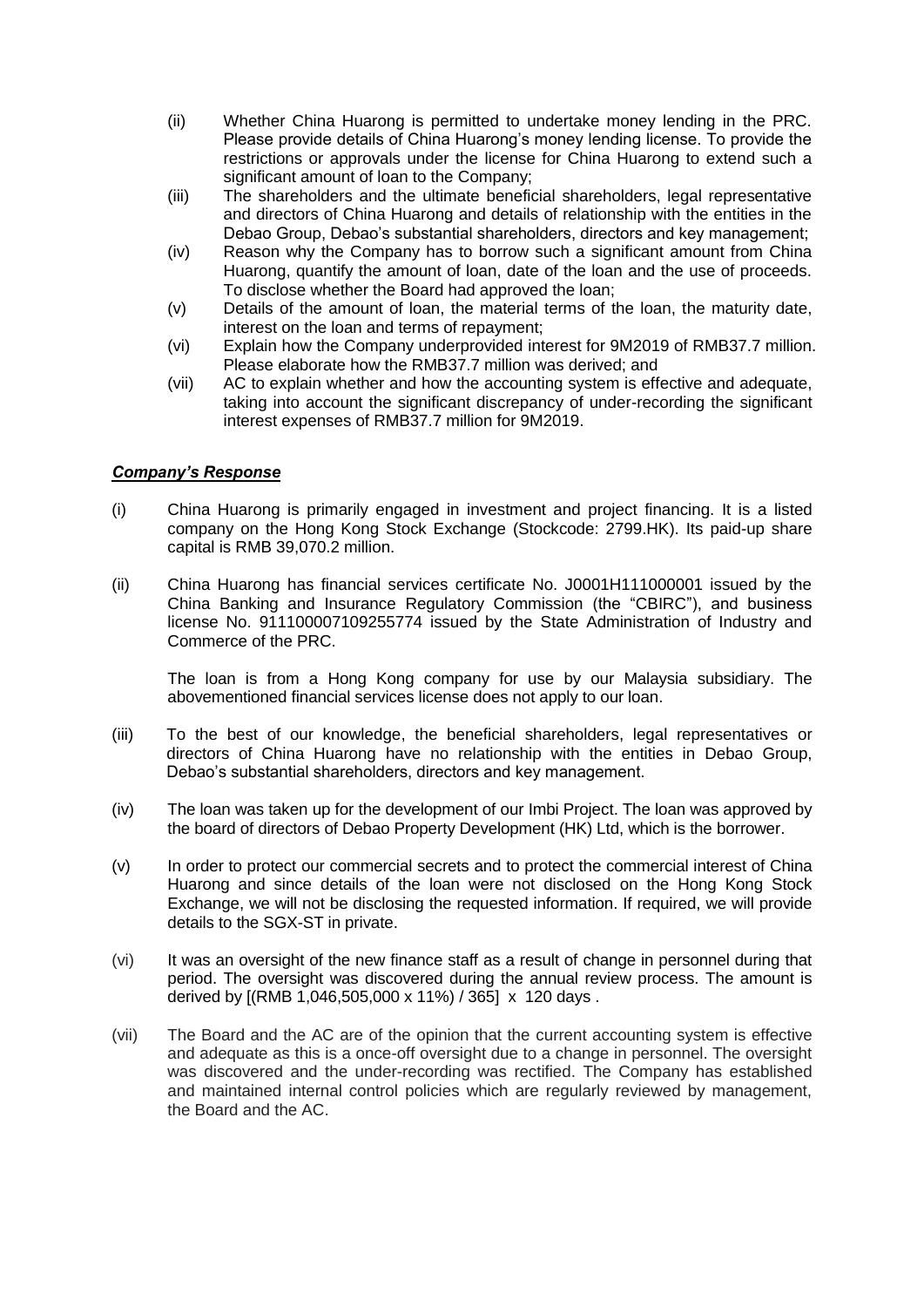# *SGX-ST's Query 2 (con't)*

- (b) Binhai Fund Management Co.,Ltd (Binhai) interest expenses of RMB17.8 million plus underprovided interest for 9M2019 of RMB9.7 million
	- (i) Disclose details of Binhai and its principal activities, its paid up capital and what type of licenses are held by the Binhai Fund Management Co Ltd;
	- (ii) The shareholders and the ultimate beneficial shareholders, legal representative and directors of Binhai and details of relationship with the entities in the Debao Group, Debao's substantial shareholders, directors and key management;
	- (iii) Reason why the company has to borrow such a significant amount from Binhai, quantify the amount of loan, date of the loan and the use of proceeds;
	- (iv) Provide details of the amount of loan, the material terms of the loan, the maturity date, interest on the loan and terms of repayment;
	- (v) Explain why the Company underprovided interest for 9M2019 of RMB9.7 million; and
	- (vi) AC to explain whether and how the accounting system is effective and adequate, taking into account the significant discrepancy of under-recording the significant interest expenses of RMB9.7 million for 9M2019.

#### *Company's Response*

- (i) Based on public internet searches, Binhai is a fund manager and has a paid-up share capital of RMB 150 million. The type of license held by them is not disclosed in these searches.
- (ii) To the best of our knowledge, the beneficial shareholders, legal representatives or directors of Binhai have no relationship with the entities in Debao Group, Debao's substantial shareholders, directors and key management.
- (iii) The loan was taken up to finance the development of Bay One project in Sihui, PRC.
- (iv) In order to protect our commercial secrets and to protect the commercial interest of Binhai, we will not be disclosing the requested information. If required, we will provide details to the SGX-ST in private.
- (v) It was an oversight of the new finance staff as a result of change in personnel during that period. The oversight was discovered during the annual review process.
- (vi) The Board and the AC are of the opinion that the current accounting system is effective and adequate as this is a once-off oversight due to a change in personnel. The oversight was discovered and the under-recording was rectified. The Company has established and maintained internal control policies which are regularly reviewed by management, the Board and the AC.

# *SGX-ST's Query 2 (con't)*

- (c) Personal loans of RMB8.1 million
	- (i) Provide details on the lenders and the relationship with the Company and subsidiaries, its substantial shareholders, directors and key management personnel of the Debao Group;
	- (ii) Explain why the Company has to borrow from these individuals and how the Company has undertaken AML checks on these individuals; and
	- (iii) Disclose if any of these loans are secured. If so, please provide details on the security and value of the security.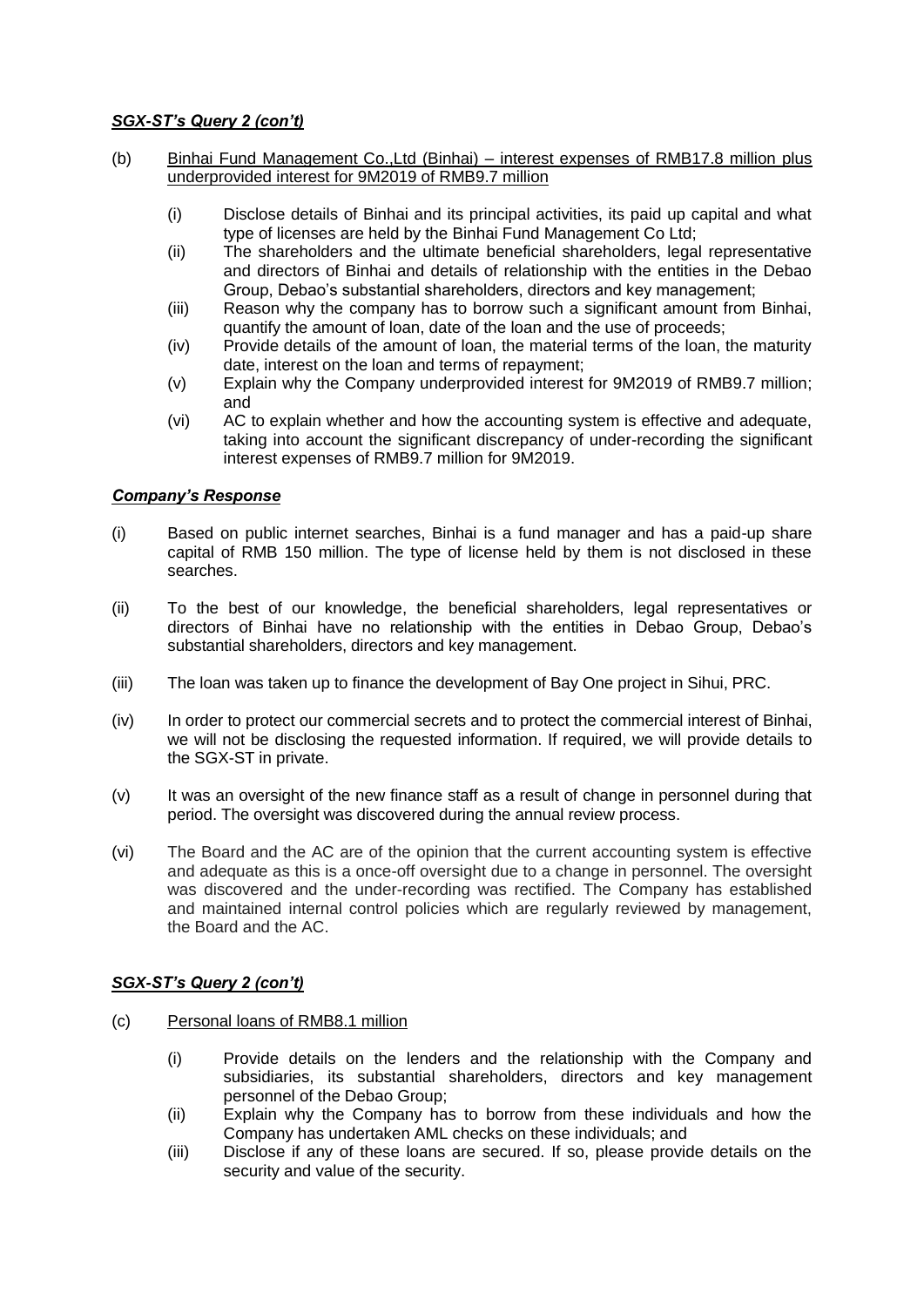#### *Company's Response*

- (i) The lenders are not related to our substantial shareholders, directors and key management personnel of our Group. One lender has been ordered by the PRC court to repay his property acquisition amount in instalments at an interest rate specified under court order. All other lenders have Money Lending License for Small Loans ("小额贷款公 司牌照").
- (ii) No AML checks were made as the above lenders are from proper legal sources. They are not associates of our substantial shareholders, directors and key management personnel of our Group.
- (iii) Except the lender ordered by the PRC court, other personal loans were secured by a personal guarantee from Yuan Le Sheng, our controlling shareholder.

# *SGX-ST's Query 3*

Response to SGX-ST's Query 3 (as set out in the Previous Announcement) on the rationale for the Company's preparation of Proforma Accounts 10 years after RTO in 2010

Explain the items which resulted in the variation between the following Actual and Proforma CFS at 31.12.2019 in the Statements of Financial Position:

- a) Total current assets: RMB 1,891,023,000 versus RMB 1,626,580,000
- b) Total non-current assets: RMB 2,179,096,000 versus RMB 2,176,445,000
- c) Total non-current liabilities: RMB 757,473,000 versus RMB 691,904,000

#### *Company's Response*

- a) The differences are confined to 3 line items, namely development properties and property held for sale in China and accompanying deferred tax liabilities at the appropriate local income tax rates. These arise due to fair value adjustments which is required under the acquisition method (actual results), and not so under the proforma financial information (which assumes a restructuring of the group under common control, without uplift of the assets acquired).
- b) Please see our response to (a).
- c) Please see our response to (a).

#### *SGX-ST's Query 4*

Response to SGX-ST's Query 4 (as set out in the Previous Announcement) on the status of the Company's Restricted cash and cash equivalents of RMB182.1 million balance as at 31 December 2018

The Company responded that "Restricted cash and cash equivalents amounting to RMB182,076,000 is related to a back-to-back bank borrowing from Luso International Bank Limited ("Luso"). The loan from Luso amounting to RMB179,797,000 had been settled by offsetting against the back-to-back restricted deposit (classified as restricted cash and cash equivalents) in 4Q2019. The remaining RMB2,279,000 is used to pay the related loan interest and other working capital expenditure."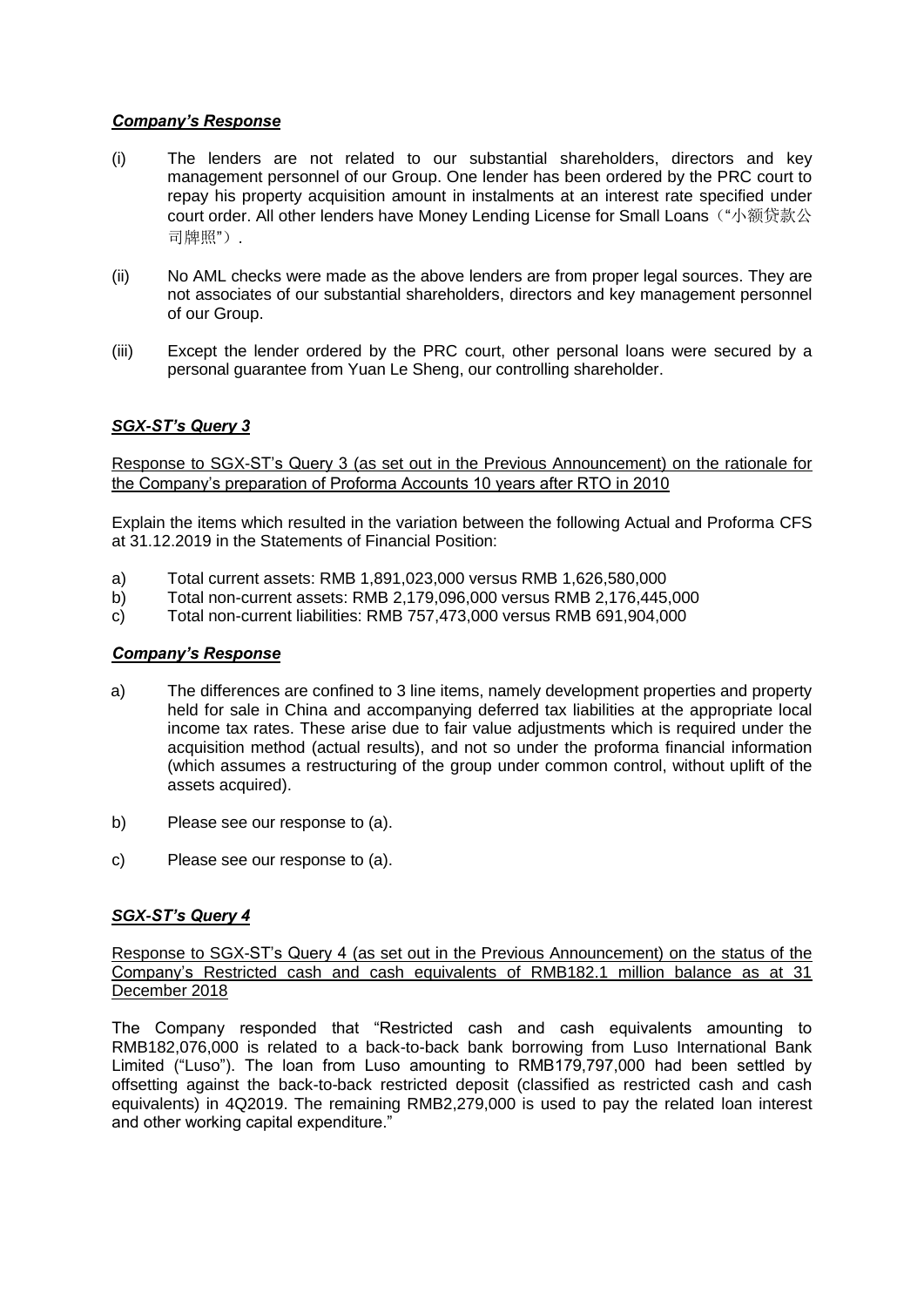- (a) Please reconcile the Company's explanation that it had used its cash of RMB180 million to repay bank loans of RMB180 million given that, the aggregate amount of the Group's borrowings and debt securities total debt increased to RMB1,804,996,000 at 31.12.2019 from the RMB1,773,708 reported in the Company's FY2018's Statement of Financial Position.
- (b) The Group's borrowings and debt securities for FY2018 was subsequently restated from RMB1,773,708 to RMB1,887,284,000 at 31.12.2018. Please explain the reason for the increase in the Group borrowings arising from the re-statement.
- (c) Based on the restated Group's borrowings and debt securities for FY2018 of RMB1,887,284,000 at 31.12.2018 and the Group's borrowing and debt securities of RMB1,804,996,000 at 31.12.2019, please explain why the repayment of the Luso loan of RMB180 million with cash did not result in a RMB180 million reduction in borrowing. Please reconcile and account for the movements in the Group's borrowings set out in paragraph 1(b)(ii) of its FY2019 Results which was disclosed as:

|                                             | <b>Group (Actual CFS)</b> |                |
|---------------------------------------------|---------------------------|----------------|
|                                             |                           | (Restated)     |
|                                             | 31.12.2019                | 31.12.2018     |
|                                             | <b>RMB'000</b>            | <b>RMB'000</b> |
| Amount repayable in one year or less, or on |                           |                |
| demand:                                     |                           |                |
| Secured                                     | 1,470,077                 | 526,466        |
| Sub-total (1)                               | 1,470,077                 | 526,466        |
|                                             |                           |                |
| Amount repayable after one year:            |                           |                |
| Secured                                     | 334,919                   | 1,360,818      |
| Sub-total (2)                               | 334,919                   | 1,360,818      |
|                                             |                           |                |
| Total debt $(1)+(2)$                        | 1,804,996                 | 1,887,284      |

*1(b)(ii) Aggregate amount of group's borrowings and debt securities* 

(d) Please provide the AC's views on how the Company's internal controls over the internal controls systems surrounding the financial results are adequate and effective noting the significant re-statements in the amount reported in the Group's borrowing and debt securities in its FY2018 Results.

# *Company's Response*

(a) The amount RMB1,773,708 mentioned in (a) and (b) above should be RMB1,773,708,000 instead.

RMB1,773,708,000 is the figure before restatement. Before restatement, certain personal loans were recorded under other payables. Upon the advice of the auditors, these were reclassified. Although RMB 180 million was repaid, we borrowed additional RMB 92.2 million from Binhai to meet our working capital needs. Together with other borrowings and repayments that amounted to further net repayment of approximately RMB 10 million, our borrowings decreased from RMB1,887,284,000 as at 31 December 2018 to RMB1,804,996,000 as at 31 December 2019.

- (b) Please see our response to (a).
- (c) Please see our response to (a).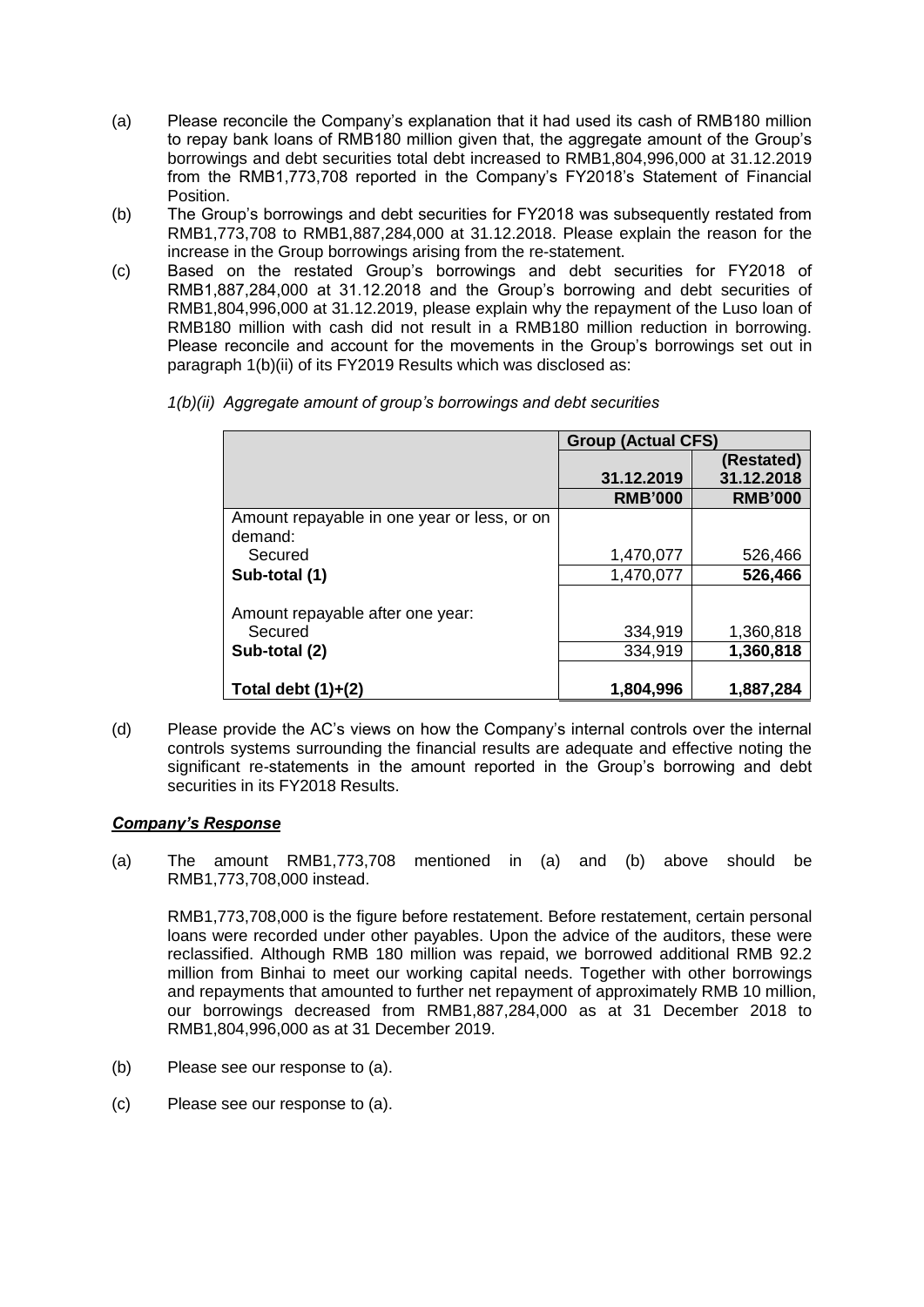(d) The restatement was made by the Company's new auditor. The ex-auditor had agreed with the Company's original classification which had been consistent over the years. We accepted the new classification as we found it reasonable and for consistency with other reclassifications to the FY2018 accounts as well as not to have different classifications in the auditor's report and the Company's quarterly announcements.

The Board and the AC are of the opinion that the Internal Controls are adequate and effective in relation to the financial results based on:

- (i) the Internal Controls policies established and maintained by the Company;
- (ii) reports issued by the internal auditors and external auditors (for previous years); and
- (iii) regular reviews performed by the management of the Company, and regular reviews undertaken by AC and the Board.

# *SGX-ST's Query 5*

Response to SGX-ST's Query 5 (as set out in the Previous Announcement) relating to the breakdown of Trade and other receivables of RMB584,363,000

- a) The Company disclosed that "The amount due from Sheng Yu (BVI) Limited ("Sheng Yu") of RMB212.5 million is related to the disposal of Infinity Real Estate Holdings Pte. Ltd. and Foshan Sanshui Fangao Land Co., Ltd. (for details, please refer to the announcement dated 8 November 2016). As Sheng Yu is required to pay a penalty for delayed development and as the Land and Resources Bureau has not yet determined the final penalties, they have withheld the last payment as guarantee monies because the contracted amount included delay penalties to be paid by us. The Company has negotiated with the Land and Resources Bureau and have preliminary reached a consent of penalties of approximately RMB 5 million."
	- (i) Given that the penalties only amount to approximately RMB5 million, please explain why Sheng Yu was allowed to withhold the large sum of RMB212.5 million for a long period of time since 2016;
	- (ii) Disclose the reason for the delay penalty payable by Debao. What are the relevant dates in relation to the delay;
	- (iii) What are the safeguards put in place to ensure that Sheng Yu has sufficient funds to repay the Company the debt of RMB212.5 million; and
	- (iv) Provide background details of the principal activities of Sheng Yu, the size and financial position of Sheng Yu, its reputation and track record in the industry and disclose whether it is currently involved in any legal suits. If so, please provide details.

#### *Company's Response*

- (i) The withholding is pending negotiations with the Land and Resources Bureau.
- (ii) As stated, the penalty was for the delay in development for a few years due to market environment.
- (iii) Sheng Yu owns the land in Sanshui which has a value.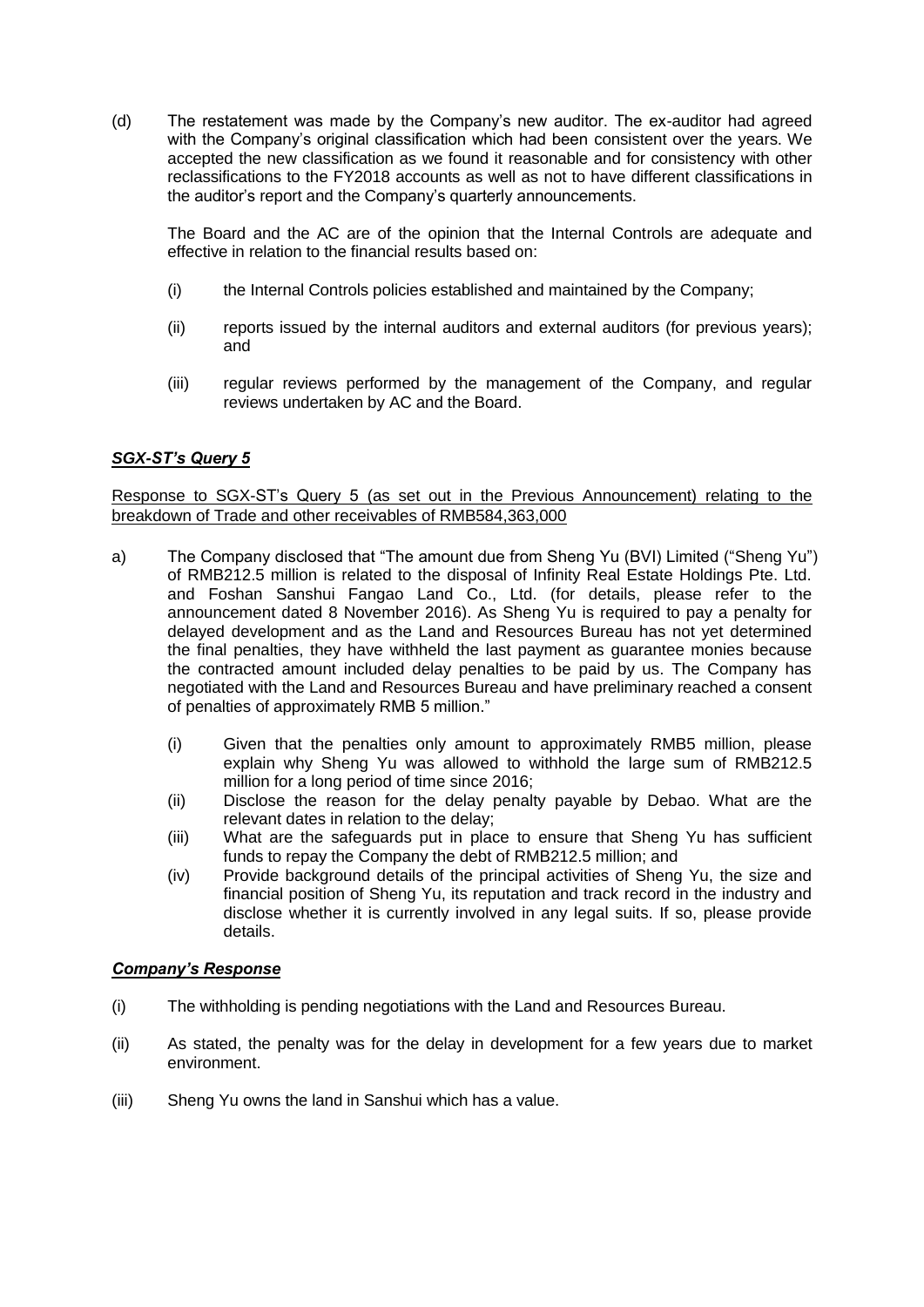(iv) As disclosed on page 12 of the Company's circular dated 11 January 2017, Sheng Yu was incorporated on 6 March 2007 in the British Virgin Islands as an investment holding company. It is part of the Evergrande Group headquartered in Guangzhou, which is in the business of real estate, finance, health, tourism, culture and sports. As at the Latest Practicable Date of 5 January 2017, Sheng Yu has an issued and paid-up share capital of US\$50,000 comprising 50,000 ordinary shares. No further public information is available.

# *SGX-ST's Query 5 (con't)*

- b) The Company disclosed Prepayments amounting to RMB77.2 million. However, we note the cost of sales for the full year of FY2019 amounted to RMB52,234,000 which is less than the amount of prepayments of RMB77.2 million as at 31 December 2019.
	- (i) Please explain how and why Prepayments as at 31 December 2019 heavily outweighed FY2019 Cost of Sales; and
	- (ii) Please provide a breakdown of the Prepayments amounting to RMB77.2 million and identify the nature of each of the material prepayments.

# *Company's Response*

- (i) Prepayment does not necessarily relate to cost of sales. Cost of sales is related to works that can be recognised as revenue. Prepayments relate to services not yet rendered or completed. During construction work, contractors are required to pay deposits to the local government bureau. Smaller contractors usually provide more competitive pricing but the drawback is that they may require us to pay these government deposits. Also, in order to lower costs, many contractors require us to make partial payments before their work is completed and verified. Contractors price quote usually take into account the prepayments we make. These prepayments will be used to offset their work done. Prepayment does not necessarily have any relationship with current year cost of sales, especially in the property development industry where the production cycle usually spans for more than one year. Cost of sales is related to sales or in other words, cost of sale is the cost we put in to earn the revenue. Prepayment mainly relates to the future development cost. When the work is completed and we generate income from selling these works, then we will have cost of sales.
- (ii) Prepayments were made to our suppliers of building materials and equipment in the ordinary course of business.

# *SGX-ST's Query 5 (con't)*

- c) The Company disclosed that "Receivables from Global Ace Enterprise Limited [of RMB72.4 million] was originally intended to be used in a joint bid for a land development project. However, the bid was unsuccessful and after negotiations with Global Ace Enterprise Limited, the amount is to be returned to us by September 2020 with an interest of 3.1% p.a.".
	- (i) Please explain why Global Ace Enterprise Limited is allowed such a long period to return RMB72.4 million;
	- (ii) Disclose when the amount of RMB72.4 million was remitted to Global Ace Enterprise and whether the AC is aware of the payments and whether this was approved by the Board;
	- (iii) Provide details of Global Ace Enterprise Limited including its size, date of incorporation, its principal activities and track record, its financial standing and whether it would be able to make the repayment of RMB72.4 million; and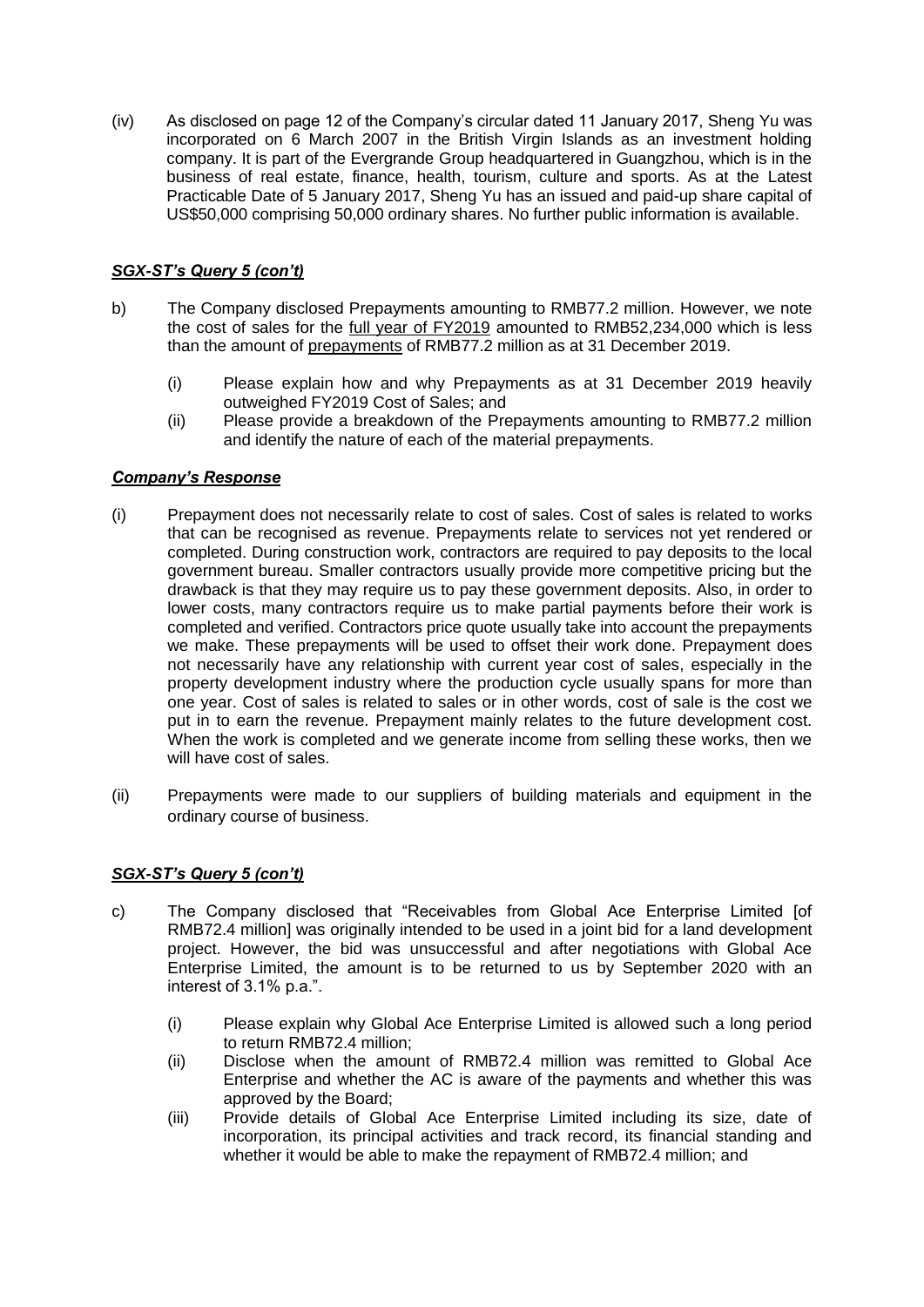(iv) Please provide the corporate profile of Global Ace Enterprise Limited, including information such as beneficial ownership and share capital. Also confirm if there are any relationships (including business relationships) between Global Ace Enterprise Limited, its directors and substantial shareholder(s) and the Debao Group, its directors and substantial shareholders and their respective associates.

#### *Company's Response*

- (i) The funds were kept by Global Ace Enterprise Limited ("Global Ace") pending other potential projects.
- (ii) The amount was remitted under several partial payments from December 2015 to February 2016. The agreement with Global Ace is in the ordinary course of business and the amounts due from Global Ace is part of debtors aging report.
- (iii) Global Ace was incorporated on 10 October 2008 solely for the co-operation with us. No further public information is available.
- (iv) Please see response (iii) above. Save as disclosed, there are no relationships (including business relationships) between Global Ace, its directors and substantial shareholder(s) and our Group, its directors and substantial shareholders and their respective associates.

# *SGX-ST's Query 6*

Response to SGX-ST's Query 9 (as set out in the Previous Announcement) in relation to Project **Updates** 

The disclosed aggregate value of Project Imbi, Project Kuchai Lama, Tianjin Boulevard and Bay One is RMB786.2 million. However, "Development properties" as at 31.12.2019 in the Statement of Financial Position amounts to RMB1,037,408,000. Please explain the variance, and provide the status of construction for the remaining RMB251 million worth of Development Properties.

# *Company's Response*

The adjustments made by auditors in capitalizing the interests on Project Imbi amounting to RMB251.2 million was erroneously left out. Thus, the revised value of all projects under development properties should be as follows:

| Value of projects (RMB million) | FY2019  |
|---------------------------------|---------|
| Project Imbi ("The Landmark")   | 672.7   |
| Project Kuchai Lama             |         |
| Tianjin Boulevard               | 141.6   |
| Bay One                         | 223.1   |
|                                 | 1,037.4 |
|                                 |         |

#### *SGX-ST's Query 7*

Response to SGX-ST's Query 10 (as set out in the Previous Announcement) on accumulated pre-sales

The Company disclosed in Query 10 response that the accumulated sales/pre-sales status of projects as at 31 December 2019 for Project Imbi amounted to RMB421.5 million. The value of Project Imbi disclosed in the response to Query 9 amounted to RMB421. 5 million. However, take-up rate was disclosed as only 1.5% in the response to Query 9. Please reconcile this takeup rate of only 1.5% with the value of accumulated pre-sales, which is equivalent to the value of the whole Project Imbi.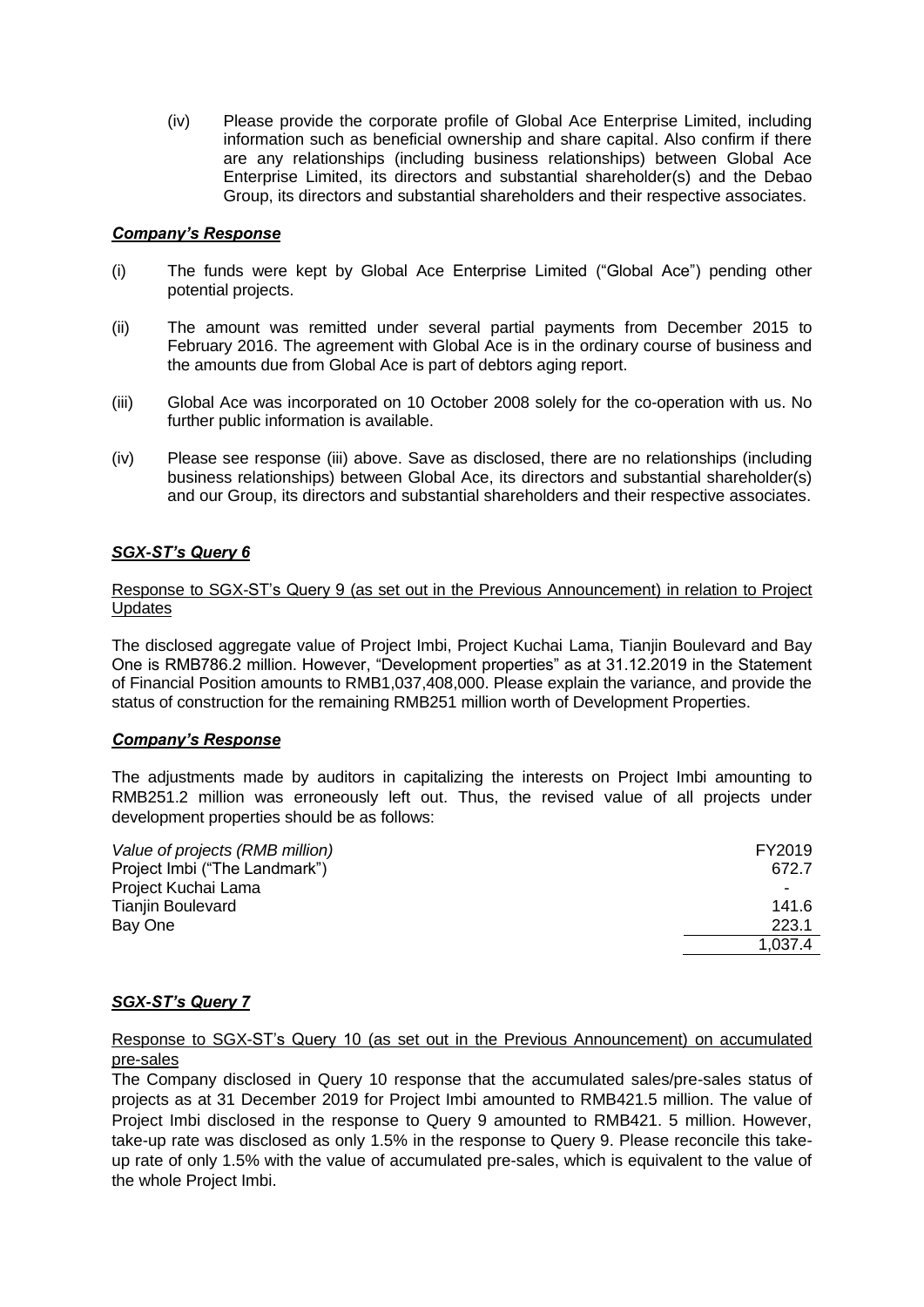#### *Company's Response*

According to our 4Q2019 results announcement, the accumulated pre-sales for Project Imbi is RMB 69.4 million, not RMB 421.5 million.

Take up rate was calculated based on the area sold over the total area available for sale rather than the accumulated pre-sale value over the project cost as suggested. Using accumulated presale value over the project cost as suggested is meaningless as it represents using cost plus profit margin over cost, which is not comparable fundamentally.

# *SGX-ST's Query 8*

Response to SGX-ST's Query 11 (as set out in the Previous Announcement) on going concern noting negative working capital of RMB811,932,000, losses incurred by the Company and negative cash used in operating activities of RMB101,661,000

The Board confirmed that Debao will be able to operate as a going concern as the Board is of the view that "With the sales of Bay One and the increase in rental income from the completed constructions of Tianjin Boulevard buildings, the Group is expected to get additional cash inflow of approximately RMB 320 million in FY2020. From Sheng Yu, we expected to collect approximately RMB 100 million in FY2020. Also, with the completion of sales in Profit Consortium, the Group is expected to receive additional RMB 120 million in FY2020." Please provide the following:

(a) How the collection of RMB540million (being the aggregate of RMB 320 million, RMB 100 million and RMB 120 million) will be sufficient for the Company to be able to operate as a going concern noting its negative working capital of RMB811.9 million due within one year. Please robustly provide the Board's justification and substantiate with details how the Company will be able to meet its short term obligations as and when they fall due. We draw your attention to Listing Rule 1303(3) which states, inter alia, "The Exchange may at any time suspend trading of the listed securities of an issuer… Where the issuer is unable to continue as a going concern or unable to demonstrate to the Exchange and its shareholders that it is able to do so…". Kindly comply accordingly.

# *Company's Response*

(a) Debao Property Development (HK) Limited is currently negotiating with China Huarong to rollover the loan amounting to USD 150 million (approximately RMB1 billion). This will provide relief on our repayment pressures. Current liabilities will then decrease to approximately RMB 200 million. The inflow of RMB 540 million is adequate to cover our yearly operation and development needs as development cost input will maintain at a similar level as in the past year. Hence, cash flow will be less than RMB 300 million.

The Board confirms that the Company is able to operate as a going concern. The Board's confirmation is provided based on:

- (i) after meeting all the current liabilities in the coming year, the Company will have net positive cashflows, the availability of credit facilities and future positive cashflows from the sale of properties, the Group will be able to meet its obligations as and when they fall due;
- (ii) the capital structure of the Group consists of equity and bank borrowings. The Group is dependent on credit facilities committed by banks and related parties and the availability of future cash flows from the Group's operations; and
- (iii) the disposal of non-performing assets to lower the costs and reduce borrowings.